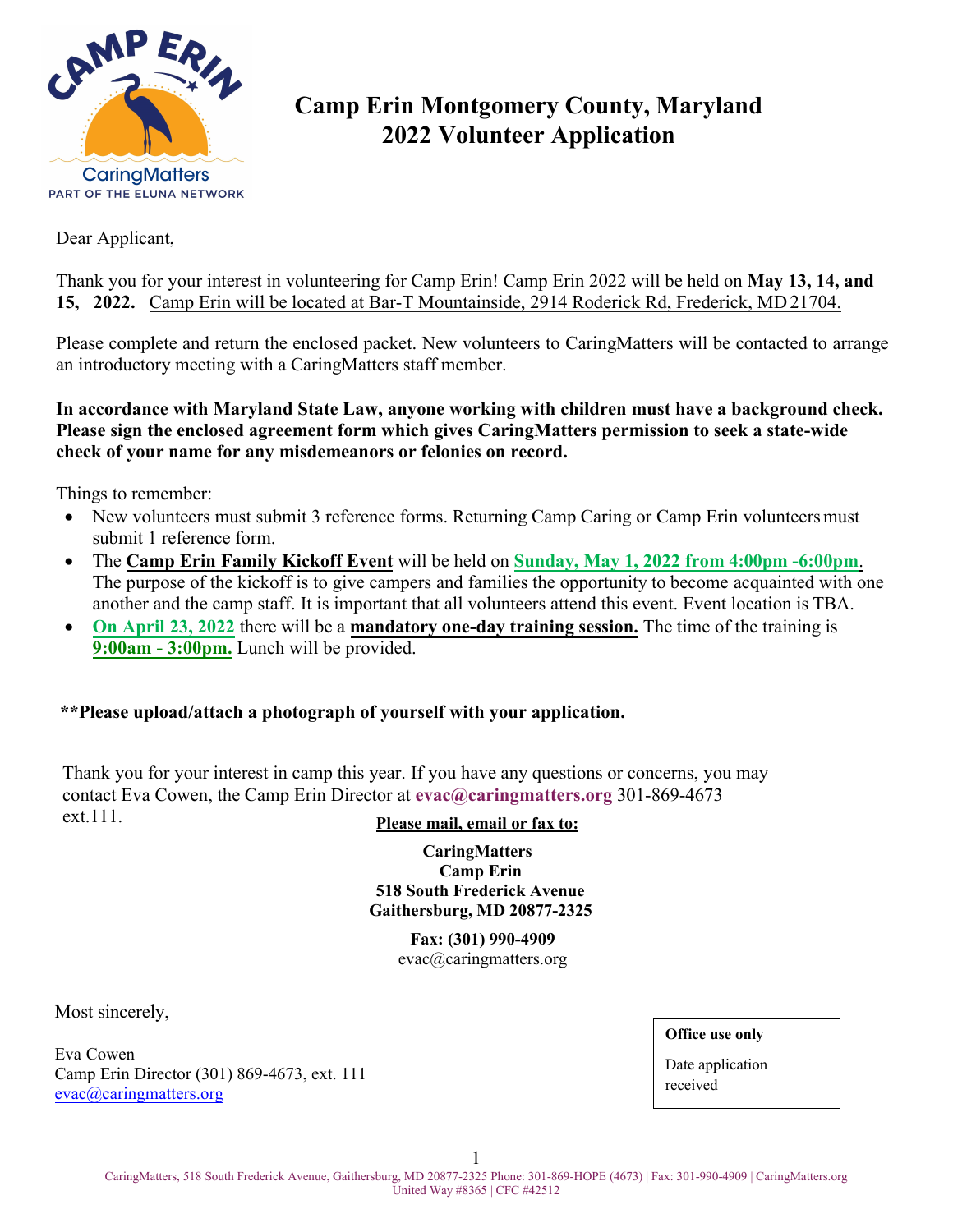

#### **APPLICANT RELEASE AND AUTHORIZATION FORM FOR BACKGROUND CHECK**

I hereby authorize CaringMatters or other authorized representatives of the organization bearing this release, or copy thereof, to obtain any information pertaining to criminal and/or civil court records. I hereby direct you to release such information to CaringMatters or other authorized representatives of the organization.

I hereby fully release and discharge CaringMatters, their employees, agents, attorney, and their respective affiliates from all claims and damages arising out of or relating to any investigations of my background for employment/volunteer purposes.

| Name:                                                                                                                                                                                                                          |                                                    |                    |      |  |
|--------------------------------------------------------------------------------------------------------------------------------------------------------------------------------------------------------------------------------|----------------------------------------------------|--------------------|------|--|
| (First, Middle, Last - Print Clearly)                                                                                                                                                                                          |                                                    |                    |      |  |
| <b>Current Address:</b>                                                                                                                                                                                                        | <u> 1989 - John Stein, Amerikaansk politiker (</u> |                    |      |  |
|                                                                                                                                                                                                                                |                                                    |                    |      |  |
| (City)                                                                                                                                                                                                                         | (State)                                            | $(Zip\ code)$      |      |  |
| Professional Name: Name and Second Second Second Second Second Second Second Second Second Second Second Second Second Second Second Second Second Second Second Second Second Second Second Second Second Second Second Secon |                                                    |                    |      |  |
| Date of Birth:                                                                                                                                                                                                                 |                                                    | Social Security #: |      |  |
|                                                                                                                                                                                                                                |                                                    |                    |      |  |
| Signature                                                                                                                                                                                                                      |                                                    |                    | Date |  |
| Email address:                                                                                                                                                                                                                 |                                                    |                    |      |  |

2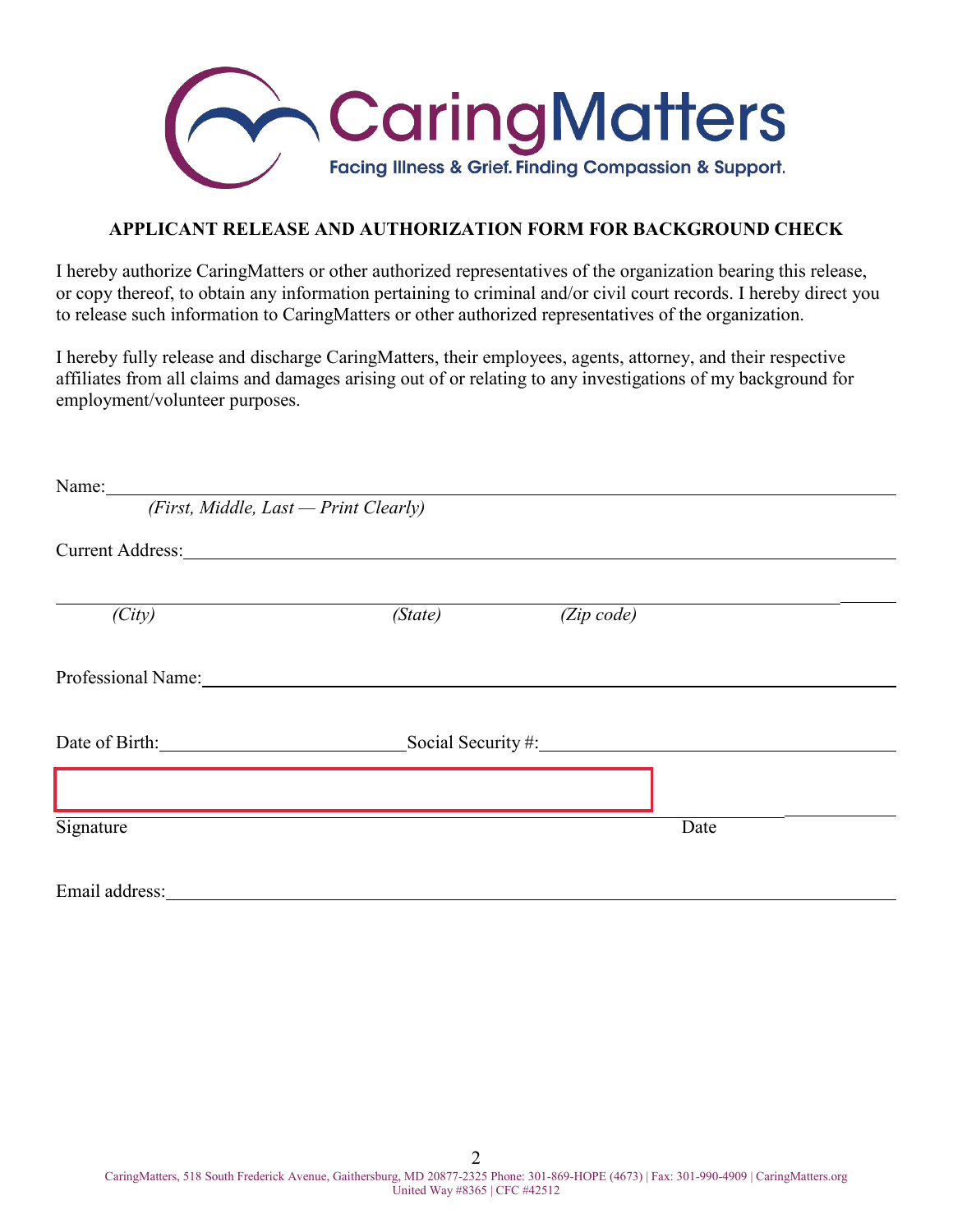| ALL INFORMATION IS STRICTLY CONFIDENTIAL                                                                                                               |                                                                    | Date:    |                                                            |               |
|--------------------------------------------------------------------------------------------------------------------------------------------------------|--------------------------------------------------------------------|----------|------------------------------------------------------------|---------------|
| Name:                                                                                                                                                  | Pronouns:                                                          | Gender:  | DOB:                                                       |               |
|                                                                                                                                                        |                                                                    |          |                                                            |               |
| Telephone:                                                                                                                                             |                                                                    |          |                                                            |               |
| Daytime                                                                                                                                                | Evening                                                            |          |                                                            | Mobile        |
| Email address:                                                                                                                                         |                                                                    |          |                                                            |               |
| Other than English, what language(s) do you speak? ______________________________<br>Race/Ethnicity:                                                   |                                                                    |          |                                                            |               |
| □ American Indian or Alaska Native                                                                                                                     | $\Box$ Hispanic/Latino                                             |          |                                                            |               |
| $\Box$ Asian<br>Black or African American                                                                                                              | Middle Eastern/Arab<br>□ Native Hawaiian or Other Pacific Islander |          |                                                            |               |
| $\Box$ White/Caucasian                                                                                                                                 | Multiracial                                                        |          |                                                            |               |
| $\Box$ Other                                                                                                                                           | Prefer Not to Say                                                  |          |                                                            |               |
| Are you affiliated with the military? (active or reserve military member or veteran?) $\Box$ Yes                                                       |                                                                    |          |                                                            | No            |
| If yes, what branch?                                                                                                                                   |                                                                    |          |                                                            |               |
| Highest level of education: $\Box$ High School $\Box$ Some College $\Box$ Undergraduate $\Box$ Post-Graduate<br>Focus of study (If above high school): |                                                                    |          |                                                            |               |
| <b>Current Employer</b>                                                                                                                                | <b>Primary Duties</b>                                              |          | Dates of Employment                                        |               |
| Former/Past Employer                                                                                                                                   | <b>Primary Duties</b>                                              |          | Dates of Employment                                        |               |
| 1. Have you volunteered at Camp Erin before?                                                                                                           | $\Box$ No                                                          |          | $\Box$ Yes Dates of camp                                   |               |
| Have you volunteered at Camp Caring before?                                                                                                            | $\Box$ No                                                          |          | $\Box$ Yes Dates of camp                                   |               |
| 2. Please explain why you wish to volunteer at Camp Erin.                                                                                              |                                                                    |          |                                                            |               |
|                                                                                                                                                        |                                                                    |          |                                                            |               |
|                                                                                                                                                        |                                                                    |          |                                                            |               |
| 3. Please write about your previous experience working with children.                                                                                  |                                                                    |          |                                                            |               |
|                                                                                                                                                        |                                                                    |          |                                                            |               |
|                                                                                                                                                        |                                                                    |          |                                                            |               |
| 4. Is there any other experience you would like to mention?                                                                                            |                                                                    |          |                                                            |               |
|                                                                                                                                                        |                                                                    |          |                                                            |               |
| 5. Do you have a special skill that you may want to share at camp? (i.e. instruments, crafts, sports)                                                  |                                                                    |          |                                                            |               |
|                                                                                                                                                        |                                                                    |          |                                                            |               |
| For which volunteer position are you applying?                                                                                                         |                                                                    |          | Big Buddy   Grief Activity Facilitator     Activity Leader |               |
| Nurse   Engineer   Runner   Communication   Photographer                                                                                               |                                                                    |          | Food Prep                                                  |               |
| Are you committed to stay the entire time, both day and night times? $\Box$ Yes $\Box$ No                                                              |                                                                    |          |                                                            |               |
| With what age group of campers do you prefer to work? $\Box$ 6-9                                                                                       |                                                                    | $ 10-14$ | $15 - 17$                                                  | No preference |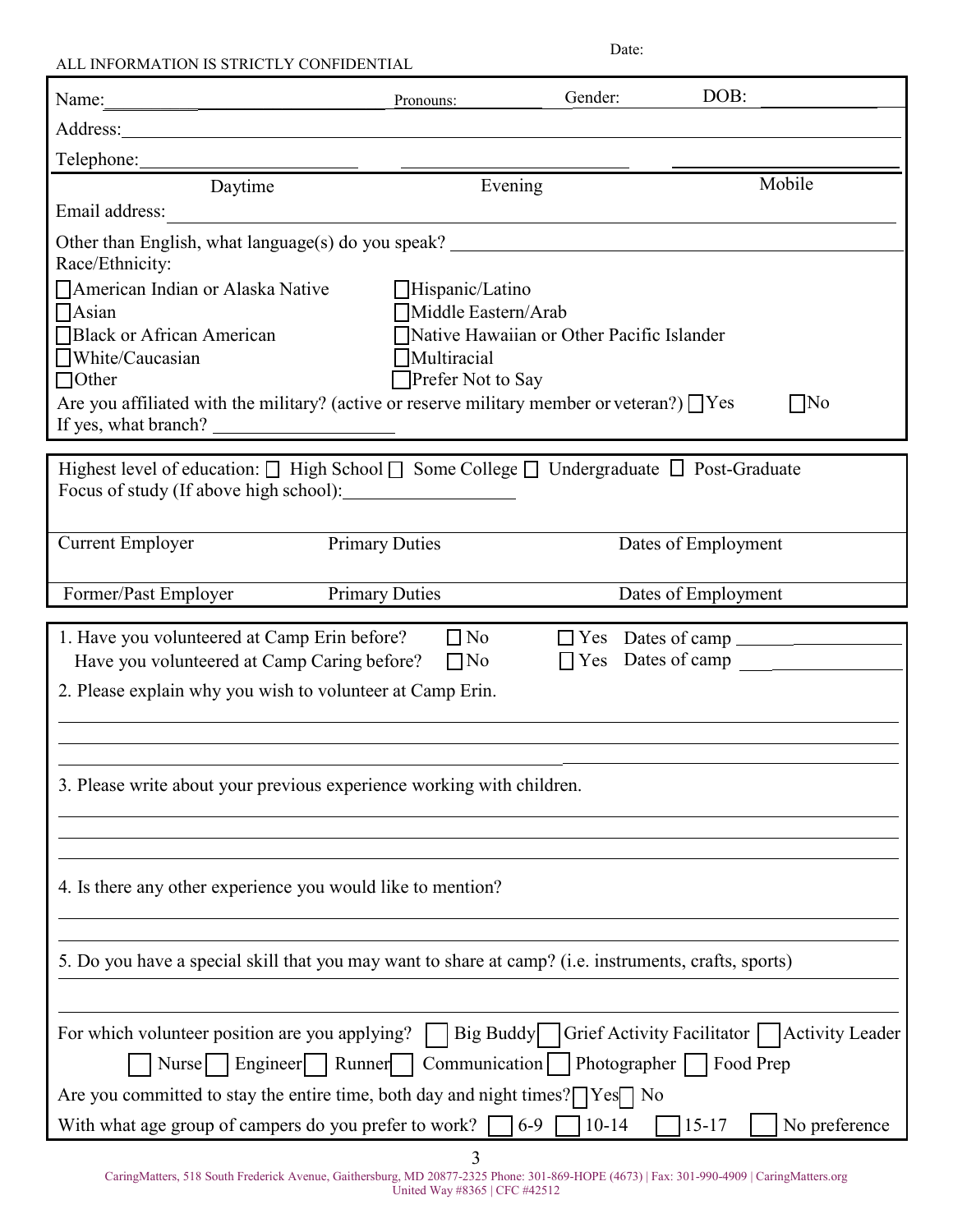|  | Your<br>$\sim$<br>᠇᠇<br>Size:<br>- La sat<br>эшн<br>--<br>. . | M |  |  | -----<br>., |  |
|--|---------------------------------------------------------------|---|--|--|-------------|--|
|--|---------------------------------------------------------------|---|--|--|-------------|--|

**Bereavement History:** *This will be especially helpful when assigning Big Buddies to camper groups.* 

| <b>RELATIONSHIP</b> | <b>DATE OF DEATH</b> | YOUR AGE AT<br><b>TIME OF DEATH</b> | <b>CAUSE OF DEATH</b> |
|---------------------|----------------------|-------------------------------------|-----------------------|
|                     |                      |                                     |                       |
|                     |                      |                                     |                       |
|                     |                      |                                     |                       |
|                     |                      |                                     |                       |

### **Health Information and History**

| Emergency contact:    | Relationship:             |
|-----------------------|---------------------------|
| Address:              |                           |
|                       | Home phone: New York 1988 |
| Check all that apply: |                           |
| Allergies             | Hearing impairment        |
| Asthma                | Physical challenges       |
| Diabetes              | Seizures                  |
| Emotional challenges  | Other:                    |
| Heart disease         |                           |

1. Explain any checked items and provide any additional pertinent information concerning your health.

| 2. Are you currently under a physician's care?                                                                                         | $\Box$ Yes | $\Box$ No |           |
|----------------------------------------------------------------------------------------------------------------------------------------|------------|-----------|-----------|
| 3. Are you restricted from participating in physical activity?<br>If yes, please explain.                                              | $\Box$ Yes | $\Box$ No |           |
| 4. Do you have any dietary restrictions? (allergies, faith-based reasons, etc.)<br>If yes, please explain what your restrictions are:  |            | ∣ ∣Yes    | $\Box$ No |
| I am unaware of any health reason, other than those indicated, that would preclude me from participating in any<br>Camp Erin activity. |            |           |           |
|                                                                                                                                        |            |           |           |
| <b>Signature</b>                                                                                                                       |            | Date      |           |

4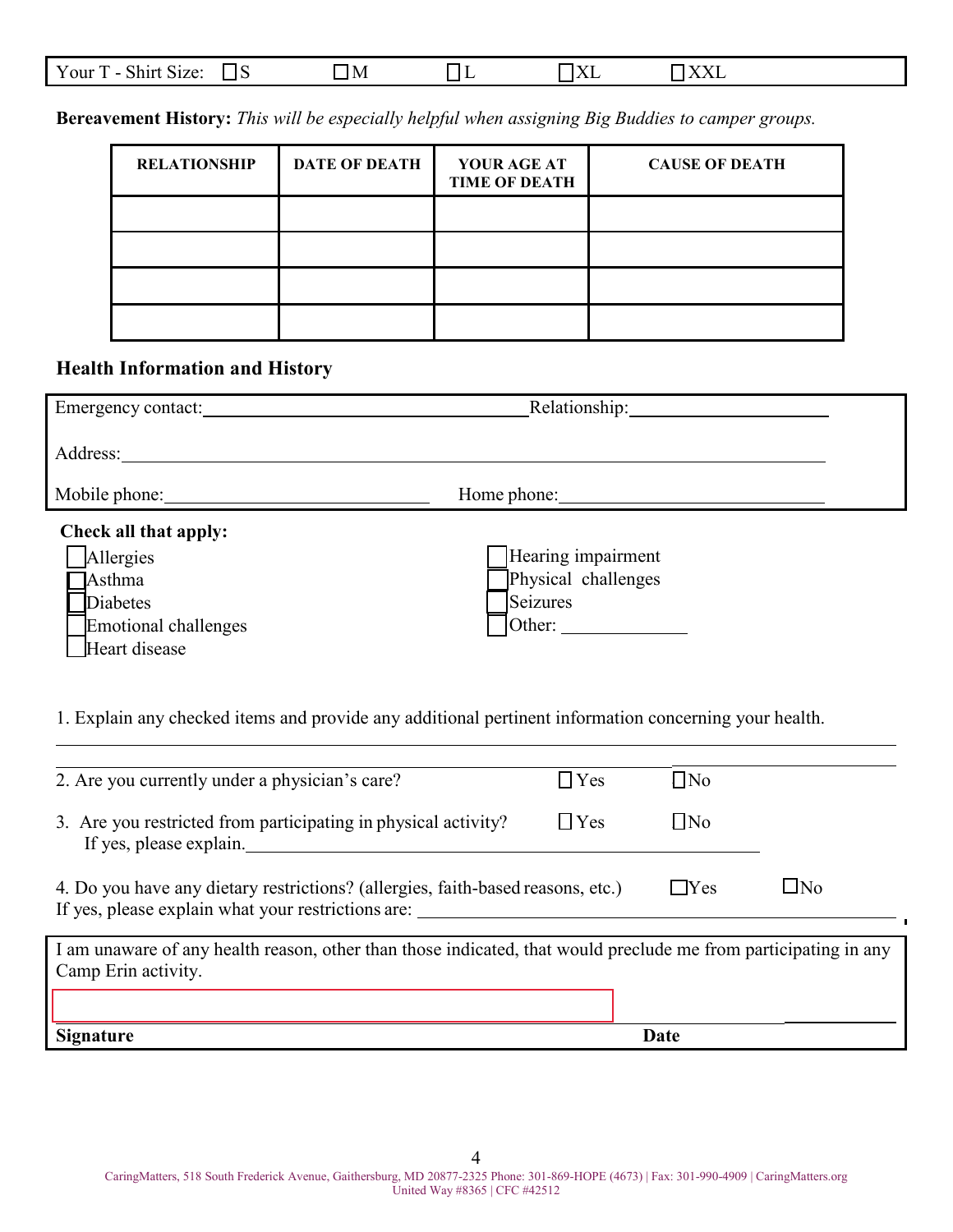#### **AUTHORIZATION FOR MEDICAL TREATMENT**

| <b>Signature</b><br>I acknowledge that I have received and read Camp Erin's sexual abuse policy and/or have had it explained to me. I<br>understand that Camp Erin will not tolerate the commission of sexual abuse by any employee, volunteer, board<br>member or third party. Disciplinary action will be taken against those who are found to have committed sexual abuse.<br>I understand that it is my responsibility to abide by all rules contained in the policy. I understand how to report incidents<br>of sexual abuse as set forth in the abuse policy, including actions of retaliation against any employee/volunteer who<br>reports sexual abuse or who participates in any related investigation.<br>I acknowledge that Camp Erin may terminate my employment/service with or without cause or notice in relation to a<br>violation or a suspected violation of this policy. | Date<br><b>ACKNOWLEDGEMENT OF RECEIPT AND UNDERSTANDING OF SEXUAL ABUSE POLICY</b>                   |  |
|----------------------------------------------------------------------------------------------------------------------------------------------------------------------------------------------------------------------------------------------------------------------------------------------------------------------------------------------------------------------------------------------------------------------------------------------------------------------------------------------------------------------------------------------------------------------------------------------------------------------------------------------------------------------------------------------------------------------------------------------------------------------------------------------------------------------------------------------------------------------------------------------|------------------------------------------------------------------------------------------------------|--|
|                                                                                                                                                                                                                                                                                                                                                                                                                                                                                                                                                                                                                                                                                                                                                                                                                                                                                              |                                                                                                      |  |
|                                                                                                                                                                                                                                                                                                                                                                                                                                                                                                                                                                                                                                                                                                                                                                                                                                                                                              |                                                                                                      |  |
|                                                                                                                                                                                                                                                                                                                                                                                                                                                                                                                                                                                                                                                                                                                                                                                                                                                                                              |                                                                                                      |  |
|                                                                                                                                                                                                                                                                                                                                                                                                                                                                                                                                                                                                                                                                                                                                                                                                                                                                                              |                                                                                                      |  |
|                                                                                                                                                                                                                                                                                                                                                                                                                                                                                                                                                                                                                                                                                                                                                                                                                                                                                              |                                                                                                      |  |
|                                                                                                                                                                                                                                                                                                                                                                                                                                                                                                                                                                                                                                                                                                                                                                                                                                                                                              |                                                                                                      |  |
|                                                                                                                                                                                                                                                                                                                                                                                                                                                                                                                                                                                                                                                                                                                                                                                                                                                                                              |                                                                                                      |  |
| Videotaping and/or photography may occur only by assigned photographers during camp activities. This material may be<br>used for future publicity for CaringMatters Personal comments and interviews may also be published by local media. I<br>agree to being interviewed and having my comments and/or picture used for such purposes. I also agree not to take<br>pictures/video at Camp Erin knowing that parents/guardians of our campers may not give permission.                                                                                                                                                                                                                                                                                                                                                                                                                      |                                                                                                      |  |
|                                                                                                                                                                                                                                                                                                                                                                                                                                                                                                                                                                                                                                                                                                                                                                                                                                                                                              | <b>VOLUNTEER PUBLICITY PERMISSION</b>                                                                |  |
| <b>Signature</b>                                                                                                                                                                                                                                                                                                                                                                                                                                                                                                                                                                                                                                                                                                                                                                                                                                                                             | Date                                                                                                 |  |
| responsibility and/or liability for negligence arising out of any accidents or illnesses which occur while I attend Camp<br>Erin.                                                                                                                                                                                                                                                                                                                                                                                                                                                                                                                                                                                                                                                                                                                                                            |                                                                                                      |  |
| I understand and agree that CaringMatters, the Board of Directors, staff and volunteers are released from any legal                                                                                                                                                                                                                                                                                                                                                                                                                                                                                                                                                                                                                                                                                                                                                                          | <b>CAMP ERIN RELEASE OF LIABILITY</b>                                                                |  |
| Policyholder's name: Group number: Group number:                                                                                                                                                                                                                                                                                                                                                                                                                                                                                                                                                                                                                                                                                                                                                                                                                                             |                                                                                                      |  |
| Insurance Company: Policy number:                                                                                                                                                                                                                                                                                                                                                                                                                                                                                                                                                                                                                                                                                                                                                                                                                                                            |                                                                                                      |  |
| *You will be transported to the closest medical care facility                                                                                                                                                                                                                                                                                                                                                                                                                                                                                                                                                                                                                                                                                                                                                                                                                                |                                                                                                      |  |
|                                                                                                                                                                                                                                                                                                                                                                                                                                                                                                                                                                                                                                                                                                                                                                                                                                                                                              |                                                                                                      |  |
| Primary Care Physician:                                                                                                                                                                                                                                                                                                                                                                                                                                                                                                                                                                                                                                                                                                                                                                                                                                                                      |                                                                                                      |  |
| <b>Signature</b>                                                                                                                                                                                                                                                                                                                                                                                                                                                                                                                                                                                                                                                                                                                                                                                                                                                                             | <b>Date</b>                                                                                          |  |
|                                                                                                                                                                                                                                                                                                                                                                                                                                                                                                                                                                                                                                                                                                                                                                                                                                                                                              | * The immediate administration of life-sustaining measures deemed necessary under the circumstances. |  |
|                                                                                                                                                                                                                                                                                                                                                                                                                                                                                                                                                                                                                                                                                                                                                                                                                                                                                              |                                                                                                      |  |
| * The administration of medical treatment and/or surgical procedures deemed necessary by the medical doctor<br>and/or medical facility identified below or the First Responder chosen by the Camp Erin director.                                                                                                                                                                                                                                                                                                                                                                                                                                                                                                                                                                                                                                                                             |                                                                                                      |  |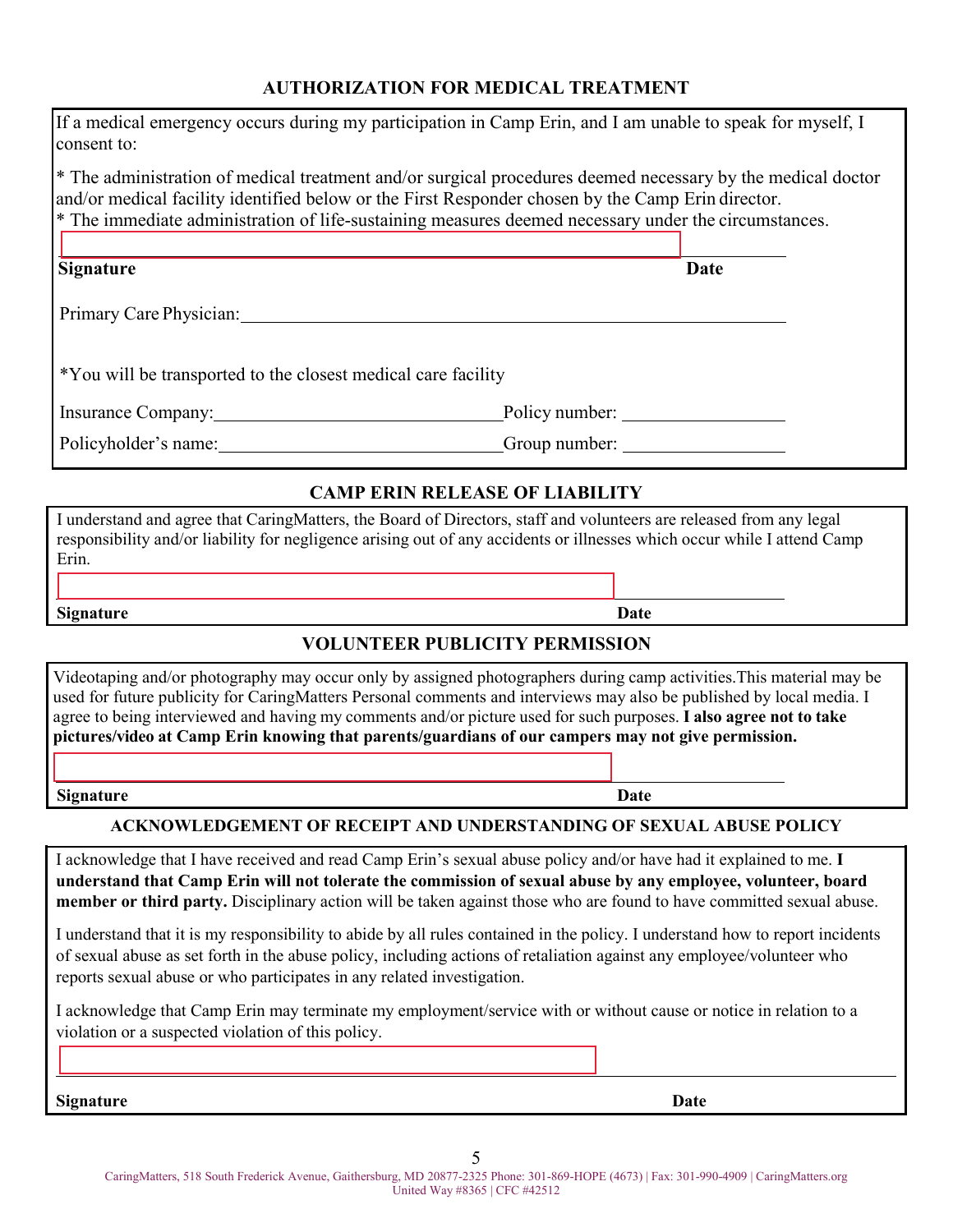#### **CAMP ERIN ACKNOWLEDGEMENT OF RECEIPT AND UNDERSTANDING OF CONFIDENTIALITY AND NON-DISCLOSURE POLICIES**

I acknowledge that I have received and read Camp Erin's confidentiality and non-disclosure policy and/or have had it explained to me. **I understand that Camp Erin will not tolerate the dissemination of confidential information of any nature by any employee, volunteer, board member or third party.**

I understand that it is my responsibility to abide by all rules contained to the policy. I also understand how to report the mishandling of confidential information, in particular the personal information released to and/or the photographs taken of any child currently or previously attending Camp Erin, and as set forth in the confidentiality and non-disclosure policy. I will not use my cell phone in the presence of campers unless it is for an emergency.

I acknowledge that Camp Erin may terminate my service with or without cause to notice in relation to a violation to a suspected violation of this policy.

**Signature Date**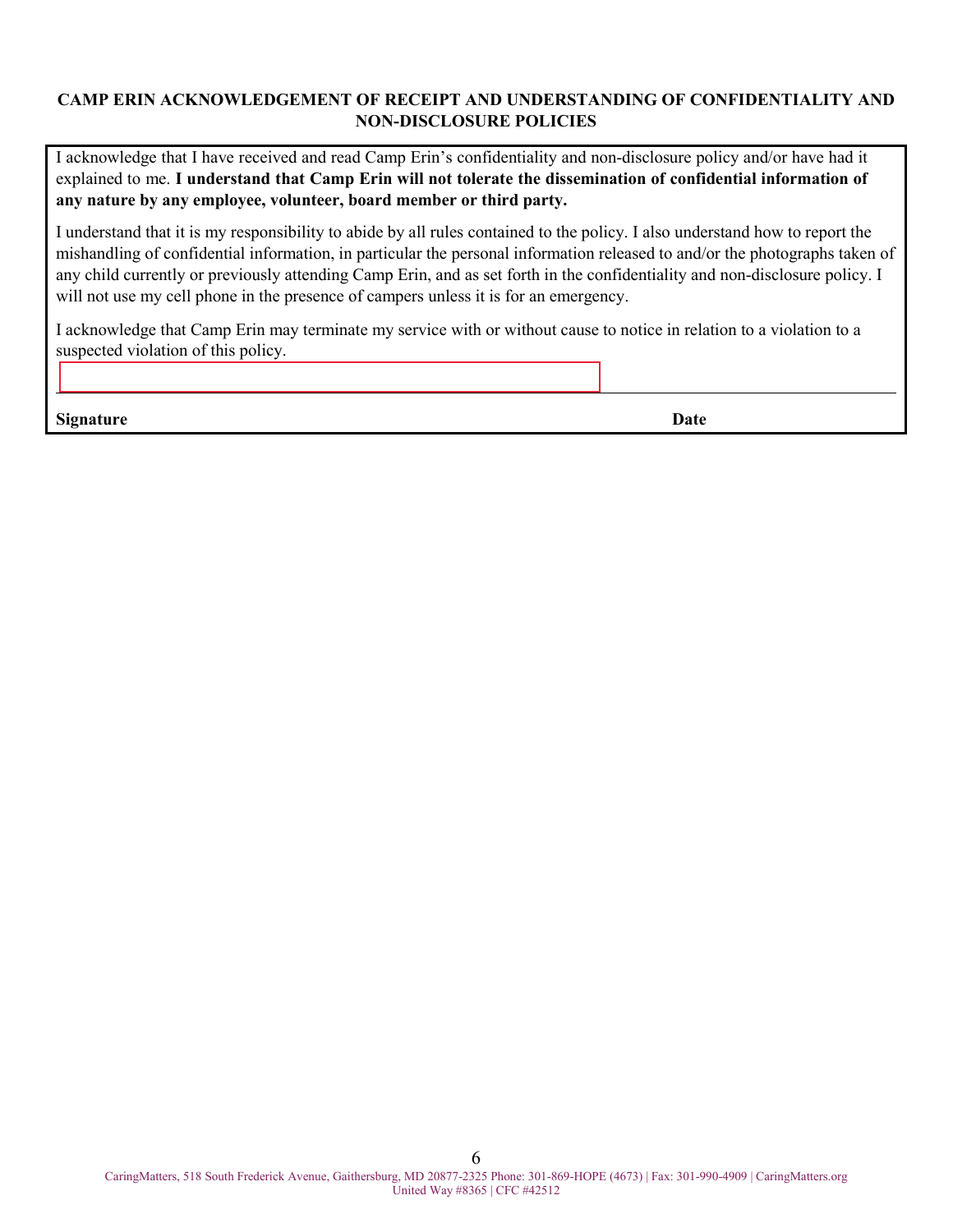

#### **2022 CAMP ERIN® PHOTO, PUBLICITY AND LIABILITY CONSENT AND RELEASE**

(print name of Parent/Guardian or Adult Participant),

understand that Eluna and CaringMatters, Inc. ("**Local Camp**") desire to use certain audio or visual works in which my child or I might appear (e.g. video or photographs) and certain information about my child or me, in connection with my child's or my participation in Camp Erin® as a camper, employee, volunteer or visitor. I understand these audio or visual works may be used to advertise, promote, distribute, market, research, obtain funding for and sell various services, including Camp Erin and its related activities. By this Consent and Release Agreement ("**Consent and Release**") do hereby grant certain rights to Eluna and Local Camp and release Eluna and Local Camp from certain liabilities, on behalf of myself (if I am a camper or employee or volunteer or visitor) or on behalf of my child (if I am the parent or guardian of a minor camper, employee, volunteer or visitor). This Consent and Release Agreement confirms my child's and my grant of rights and our agreement is as follows:

**1. Grant of Rights.** For good and valuable consideration, the receipt and sufficiency of which is hereby acknowledged, I, on behalf of myself and my child, hereby grant to Eluna, Local Camp, and each of their respective directors, officers, employees, agents, representatives, contractors, successors, and assigns the perpetual, irrevocable, royalty-free, non-exclusive, worldwide, sublicensable right and license to: (a) use, edit, reproduce, modify, portray, publish, copy, distribute, create derivative works from, publicly perform and display without restriction all or portions of my or my child'sidentity and my or my child's experience at Camp Erin, including without limitation my or my child's name, fictional names (if any), voice, signature, photograph, words, image, personality or other likeness of me or my child, and any audio and video recordings of me or my child or remarks and statements made by me or my child ("**Images and Remarks**"); and, (b) create other materials or copyright-protected works using or incorporating my or my child's Images and Remarks, in any form or manner, including in any electronic or non-electronic medium now known or later devised, in connection with Camp Erin for advertising, distribution, marketing, promotion, publicity, research, reporting or any other lawful purpose ("**Promotional Materials**"). I understand that this Consent and Release will cover all of my or my child(ren)'s future participation at any Camp Erin activities.

I waive any of my or my child's right to own, inspect, approve or receive any payment or attribution with respect to any works or Promotional Materials using my or my child's Images and Remarks, any accompanying written copy or printed matter, or the use to which it is applied. I understand and agree that the Images and Remarks, and Promotional Materials containing or based on my or my child's Images and Remarks may be used without any restriction as to changes or alterations, and may be modified, used in derivative works, distorted, included in composites or otherwise used in unexpected contexts, manners, or forms, or may not be used at all, and I grant Eluna and Local Camp all necessary rights to do the foregoing. To the extent moral rights in my or my child's Images and Remarks or any Promotional Materials may not lawfully be waived, I hereby agree not to bring any actions or claims against Eluna or Local Camp therefor.

**2. Contact.** Unless I opt out below, I agree to receive information/news/updates and other communications in hard copy, via electronic delivery, via telephone and other means from Eluna and Local Camp. I hereby consent to collection and disclosure of my mailing address, email address and phone number to Eluna and Local Camp for such purposes, unless I opt out below.

**3. Release.** I, on behalf of myself and my child, hereby fully and forever release, discharge, and agree to indemnify, defend and hold harmless Eluna and Local Camp, and each of their respective directors, officers, employees and advisors (collectively, the "Released Parties") from any and all claims, demands, causes of action, damages (including without limitation direct, indirect, incidental, consequential, special or punitive damages), losses, expenses and liabilities (whether under contractor, warranty or tort, including negligence (whether active, passive, or imputed)) relating to any claim that my child or I may have, now or in the future, based on: (a) any usage or adaptation of my or my child's Images and Remarks or portions thereof, or works or materials derived therefrom including, but not limited to, claims for libel, defamation, invasion of privacy or rights of publicity, infringement or violation of moral rights or any other right arising out of, or relating to, any use of my or my child's Images and Remarks, including by virtue of any blurring, distortion, alteration, optical illusion, or use in composite form, whether intentional or otherwise, or based upon any failure or omission to make use thereof; or (b) death, personal injury, property damage, pecuniary or other loss, damage, cost or expense (collectively, "**Harm**") that may be suffered by my child, me or any third party as a result of, or in connection with, my or my child's participation in, volunteering for, or employment by Camp Erin. I AGREE TO INDEMNIFY AND HOLD HARMLESS EACH OF THE RELEASED PARTIES FROM AND AGAINST ANY AND ALL CLAIMS, COSTS, LOSSES, DAMAGES AND EXPENSES (INCLUDING REASONABLE ATTORNEYS' FEES) INCURRED BY ANY RELEASED PARTY ARISING OUT OF OR IN CONNECTION WITH ANY HARM OR RELEASED CLAIMS.

**4. Representations and Warranties.** I represent and warrant that: (a) my or my child's involvement or participation in Camp Erin is voluntary, (b) I understand that there is a risk of danger, bodily harm, injury, emotional stress, or death as a result of my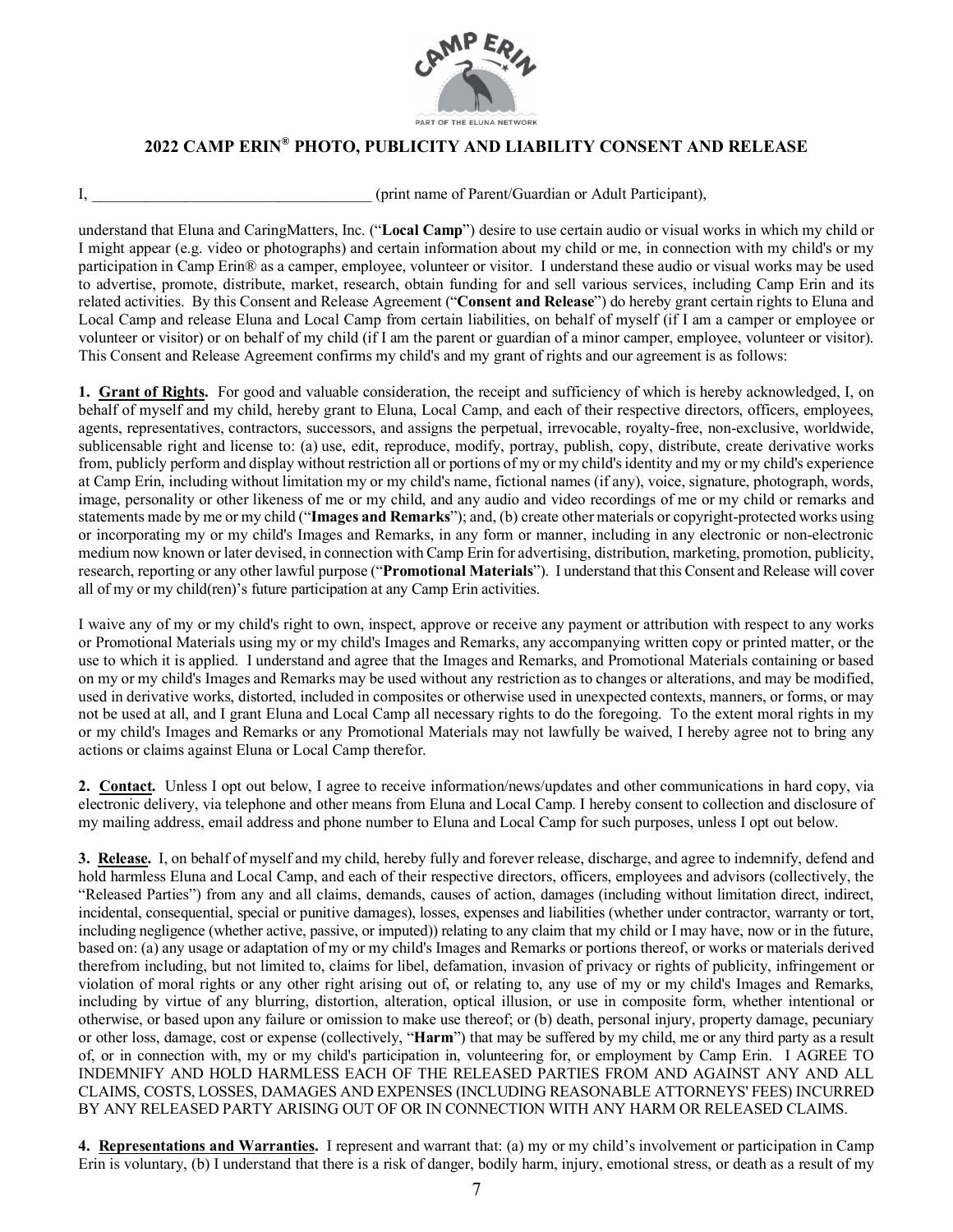or my child's participation in, volunteering for, or employment by Camp Erin, (c) I further understand that there is the potential for risks and dangers that may not be obvious or reasonably foreseeable at this time related to my or my child's participation in, volunteering for, or employment by Camp Erin, and (d) I voluntarily, on behalf of myself or my child, assume the risks, including, but not limited to, those outlined in items (b) and (c) above. I further represent and warrant that I have the power, capacity and authority to grant the rights to Eluna and Local Camp herein granted, that this Consent and Release constitutes my or my child's legal and binding obligation enforceable in accordance with its terms and that the grants of rights or any portions thereof will not conflict with any similar grants of rights agreements I or my child have made.

**5. Binding Agreement.** This Consent and Release expresses the entire understanding between Eluna, Local Camp, me and my child, and supersedes any prior agreements and discussions between us with respect to the subject matter of this Consent and Release. In granting the rights herein, neither I nor my child have been coerced or induced to do so by any representations or assurances by Eluna, its agents or representatives, or Local Camp and its agents or representatives. This Consent and Release may be amended only by written instrument signed by Eluna, Local Camp, and me. The provisions hereof shall be binding upon me, my child and my heirs, representatives, executors, administrators, and successors. Eluna and Local Camp may, in its sole discretion, assign or transfer some or all of this Consent and Release.

**6. Governing Law.** This Consent and Release will be governed by the laws of the State of Pennsylvania, without regard to its choice of law principles. The parties hereby submit to the exclusive venue and jurisdiction of the state and federal courts of Philadelphia County, Pennsylvania and waive any objection thereto (irrespective of whether the individual signing this Consent and Release changes his or her state of residence).

**7. Severability.** If any provision of this Consent and Release Agreement is found to be unenforceable in any respect by a court of competent jurisdiction, this Consent and Release Agreement will nonetheless be enforced to the maximum extent to which it is found to be legally enforceable.

BY SIGNATURE BELOW, I AGREE AND ACKNOWLEDGE THAT I HAVE READ, UNDERSTOOD, AND ACCEPTED THIS CONSENT AND RELEASE; THAT THE PROVISIONS CONTAINED HEREIN REPRESENT AN AGREED ALLOCATION OF RISKS WHICH ELUNA AND LOCAL CAMP ARE RELYING UPON; THAT I HAVE SIGNED THIS CONSENT AND RELEASE VOLUNTARILY AND OF MY OWN FREE WILL; AND THAT I HAVE HAD AMPLE OPPORTUNITY TO ASK QUESTIONS REGARDING THE TERMS AND CONDITIONS OF THIS CONSENT AND RELEASE.

| Agreed and Accepted: Participant or Parent/Guardian of Participant                                                                                                                                                                   |
|--------------------------------------------------------------------------------------------------------------------------------------------------------------------------------------------------------------------------------------|
| Participant is a: Youth Camper   Family Member   Volunteer   Visitor  <br>Camp Erin Leadership/Staff                                                                                                                                 |
| Is Participant an employee of the organization hosting Camp Erin? [Ves<br>No                                                                                                                                                         |
|                                                                                                                                                                                                                                      |
|                                                                                                                                                                                                                                      |
|                                                                                                                                                                                                                                      |
| Address: <u>example and the contract of the contract of the contract of the contract of the contract of the contract of the contract of the contract of the contract of the contract of the contract of the contract of the cont</u> |
|                                                                                                                                                                                                                                      |
|                                                                                                                                                                                                                                      |
|                                                                                                                                                                                                                                      |
| I hereby opt out of receiving non-essential Eluna communications, such as newsletters and updates.                                                                                                                                   |
| <u> 1980 - Johann Barbara, martxa alemaniar amerikan a</u><br>Date:<br>Signature:                                                                                                                                                    |
| Participant (if over the age of majority in state of residence) OR Parent/Guardian (if Participant is under the age of majority in state of residence)                                                                               |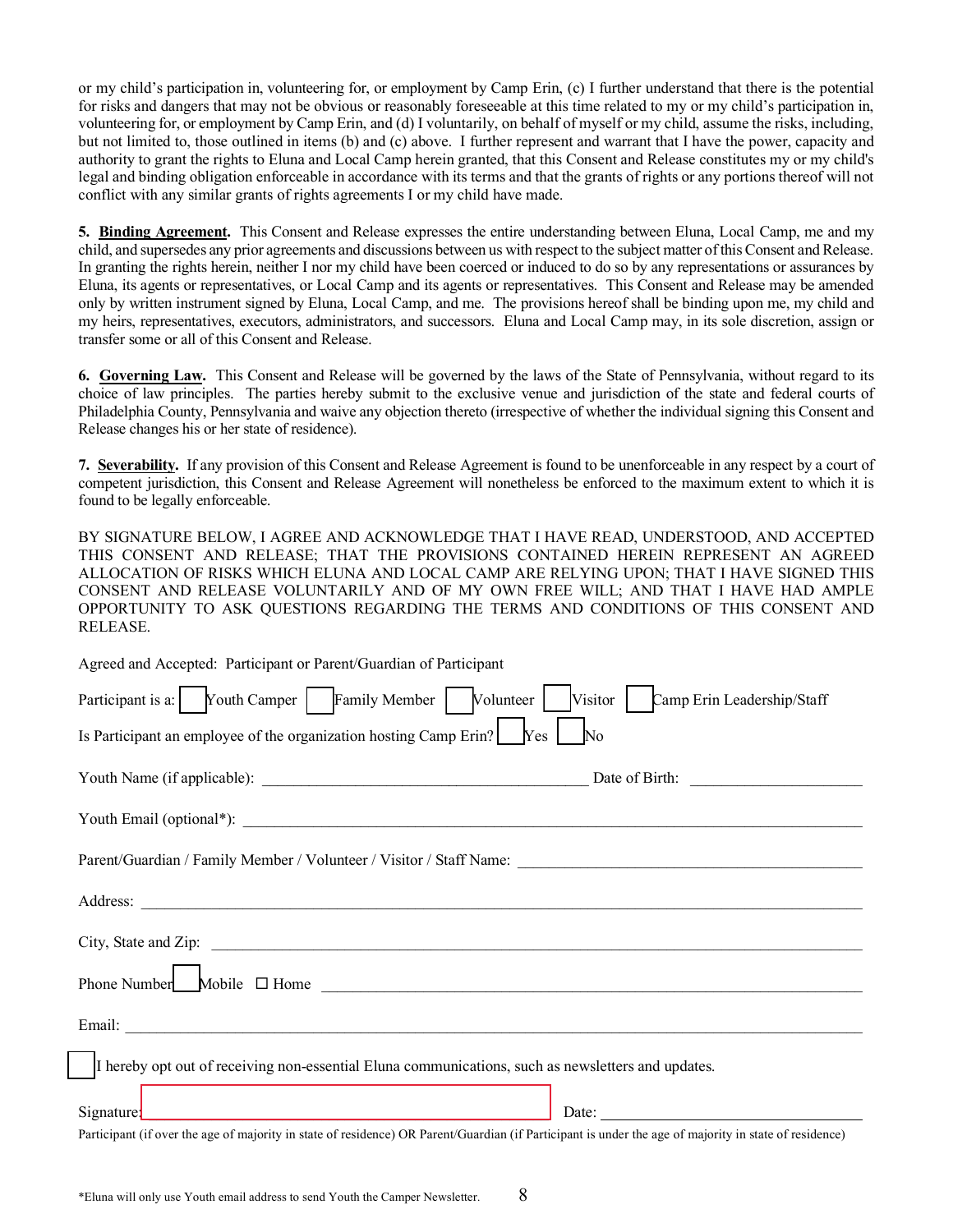

**Participant Agreement**

## **Name of Group** :

I, as a participant/parent of a participant in a program or outing at Bar-T Mountainside's Challenge & Retreat Center, understand that the Challenge & Retreat program at Mountainside has taken reasonable steps to ensure that all aspects of the program (including but not limited to challenge course; including high and low experiences, rock climbing, hiking, swimming, environmental activities, paintball, and sports) are conducted in a safe manner.

I/we further understand and accept that certain risks in the program activities and in the natural setting of the program at Mountainside cannot be eliminated without destroying the unique character of the program. These risks include but are not limited to the possibility of slips, falls, pinches, scrapes, twists and jolts that could result in bruises, sprains, lacerations and fractures. During participation in the program, a participant may also come in contact with plants or insects that could create hazards such as allergies. I, as a program participant or parent or guardian of a program participant, understand that the above description of these risks is not complete and that other unknown or unanticipated risks may result in injury or death, and I/we certify that the program participant is capable of participating in this program; therefore, I/we agree to assume full responsibility for any bodily injury that may result from the inherent risks and for my/my child's own negligence, if any, while participating in the program. I also hereby authorize Bar-T Mountainside Challenge & Retreat Center (CRC) to utilize any photo/video or any other media containing images/sounds of myself/my child for promotional or other use.

I/we have read, understood, and accepted the terms of the agreement and have completed the medical and special needs information of this section (below) to the best of my knowledge. I/we acknowledge that this agreement shall be effective and binding upon myself, my heirs, assigns, personal representative(s), estate, and for all members of my family.

| $\mathbf{X}$                                                                                                                                                                                                                                                                                                                                                                                                                                                                                                                                                 |      |                    |
|--------------------------------------------------------------------------------------------------------------------------------------------------------------------------------------------------------------------------------------------------------------------------------------------------------------------------------------------------------------------------------------------------------------------------------------------------------------------------------------------------------------------------------------------------------------|------|--------------------|
| <b>Signature of Participant/Parent Guardian</b>                                                                                                                                                                                                                                                                                                                                                                                                                                                                                                              | Date | <b>Print Name</b>  |
| Please complete if participant is a minor.<br>The undersigned does hereby appoint the Challenge $\&$ Retreat Center at Mountainside and its employees and agents as our agent<br>(standing in loco parentis) to make health care decisions on behalf of participant during the period that our child is participating in<br>activities sponsored by the Challenge & Retreat Center at Mountainside. We acknowledge that the CRC and its employees and agents<br>shall not be liable for the costs of medical treatment given pursuant to this authorization. |      |                    |
| <b>Signature of Participant/Parent Guardian</b>                                                                                                                                                                                                                                                                                                                                                                                                                                                                                                              | Date | <b>Print Name</b>  |
| <b>MEDICAL INFORMATION</b><br>The following medical and special needs information is needed to enable the program staff to be sensitive to participant needs and to<br>modify program elements where appropriate. PLEASE PRINT RESPONSES.                                                                                                                                                                                                                                                                                                                    |      |                    |
| Participant Name:                                                                                                                                                                                                                                                                                                                                                                                                                                                                                                                                            |      | (Parent) Phone $#$ |
| <b>Emergency Contact:</b>                                                                                                                                                                                                                                                                                                                                                                                                                                                                                                                                    |      | Contact Phone #    |

Please list any physical limitations including allergies (to what, reaction and medical attention required); disabilities; medical restrictions; recent illnesses, injury, or operations; ongoing health conditions (heart trouble, high or low blood pressure, diabetes, epilepsy, etc.); and special needs the program staff may need to know about the participant:

| Primary Care Physician: | Phone $#$ |
|-------------------------|-----------|
|-------------------------|-----------|